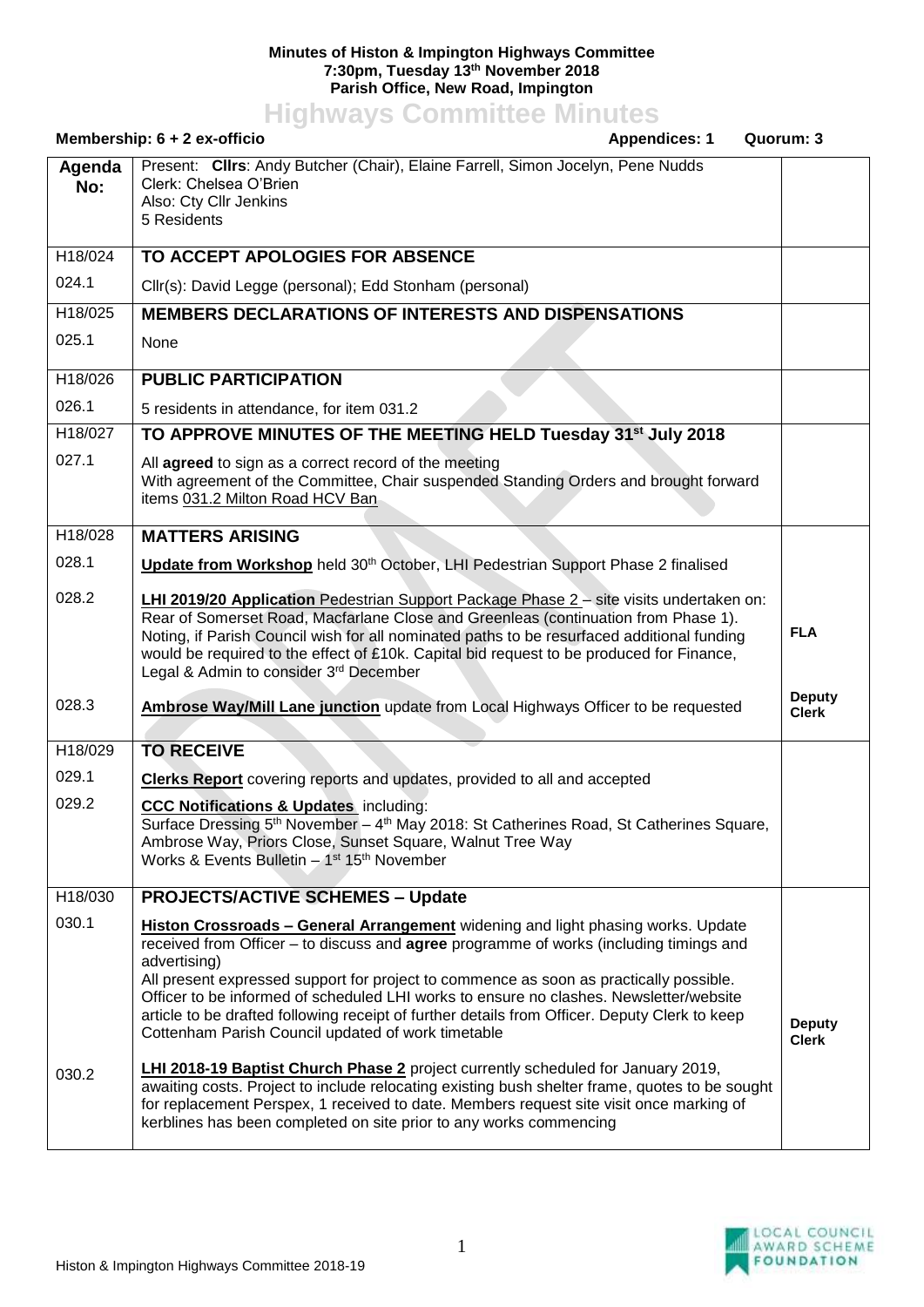| H18/031              | <b>OTHER CORRESPONDENCE and HIGHWAYS MATTERS</b>                                                                                                                                                                                                                                                                                                                                                                                                                                                                                                                                                                                                                                                                                                                                                                                                                                                                                                                                                                                                                                                                                                                                                                                                                       |                                                                           |
|----------------------|------------------------------------------------------------------------------------------------------------------------------------------------------------------------------------------------------------------------------------------------------------------------------------------------------------------------------------------------------------------------------------------------------------------------------------------------------------------------------------------------------------------------------------------------------------------------------------------------------------------------------------------------------------------------------------------------------------------------------------------------------------------------------------------------------------------------------------------------------------------------------------------------------------------------------------------------------------------------------------------------------------------------------------------------------------------------------------------------------------------------------------------------------------------------------------------------------------------------------------------------------------------------|---------------------------------------------------------------------------|
| 031.1                | Gatehouse Road SCDC approached for guidance on formulating road, awaiting response<br>from SCDC, Deputy Clerk to seek assistance from District Councillors                                                                                                                                                                                                                                                                                                                                                                                                                                                                                                                                                                                                                                                                                                                                                                                                                                                                                                                                                                                                                                                                                                             | <b>Deputy</b><br><b>Clerk</b>                                             |
| 031.2                | Milton Road HCV Ban to agree how to proceed following options received:<br>HCV TRO access only<br>1)<br>Signage and monitoring of site<br>2)<br>3)<br>Review other village sites that could benefit from HCV TRO and re-visit as<br>'package'<br>With agreement of the Committee, Standing Orders were suspended for this item to allow<br>residents to take part. Residents outlined:<br>Regular occurrence, bollards being hit<br>Supportive of weight restriction noting narrow lane character of road<br>Frequent vibrations from raised area at entrance to Woodcock Close<br>Following discussion, Standing Orders re-instated.<br>All agreed to support application, details to be sought from CCC regarding timetable and<br>costings. Item for January Full Council to formally sanction. Deputy Clerk to contact<br>Industrial Estate Milton Road, to highlight issues raised and discuss option of right hand turn<br>only when leaving the site for HCV vehicles<br>5 residents left the meeting<br>Other road of concern include: Gatehouse Road, Park Lane, Bell Hill - advice to be sought<br>how to proceed. Note request for Specified reserve item for funding as part of 19-20 precept<br>bid                                                       | January<br><b>Full</b><br><b>Council</b><br><b>Deputy</b><br><b>Clerk</b> |
| 031.3                | <b>Resident Matters</b><br><b>Enterprise Cars, Station Road</b> meeting to be arranged to discuss parking of vehicles for<br>extended period of times on Station Road, action with Deputy Clerk to progress<br>New Road, Impington Village College meeting to be arranged to discuss pedestrian<br>crossing options, noting incident outside college entrance. Increase in dangerous parking<br>during peak times noted, to be highlighted at meeting, scheduled Monday 19 <sup>th</sup> November.<br>Deputy Clerk and Cty Cllr Jenkins attending<br>Footpath Greenleas/Normanton Way removal of safety barrier, noted. Correspondence<br>being monitored.<br>Saffron Road commercial bin collection times, resident issue forwarded to Cambridge City<br>Council<br><b>Overgrown Vegetation</b> various problem areas highlighted, for action:<br>Clay Street - Cllr Butcher to confirm address<br>Water Lane, School Lane - adjacent to War Memorial - letters to be sent<br>Lone Tree Avenue - Cty Cllr Jenkins to confirm address<br>Woodcock Close - obstructing street light, letter to be sent<br>Clay Street - obstructing street lights, letter to be sent<br>Burgoynes Road (outside IVC) – obstructing light car park entrance – to be raised at<br>meeting | AB<br><b>Cty Cllr</b><br>Jenkins                                          |
| H <sub>18</sub> /032 | <b>Other Matters</b>                                                                                                                                                                                                                                                                                                                                                                                                                                                                                                                                                                                                                                                                                                                                                                                                                                                                                                                                                                                                                                                                                                                                                                                                                                                   |                                                                           |
| 032.1                | <b>Precept Request</b> 2019 - 20, process including consideration:<br>New budget heading to capture miscellaneous highways items e.g. sign cleaning, street<br>furniture. Additional discussion on:<br>5 % increase in street lights - 19-20<br>High Street Car Park to remain as previous year<br>$\bullet$<br>New budget heading - Key Route Maintenance. To include vegetation clearance and<br>$\bullet$<br>maintenance of key footpath routes, and to assist with the up-keep of the newly<br>resurfaced paths proposed £5000<br>Specified Reserves noting request to FLA for an additional £10k to support the 19-20<br>$\bullet$<br><b>LHI</b> Application<br>Specified Reserves Traffic Regulation Order HCV Ban Milton Road/Other village<br>$\bullet$<br>areas, two applications £5k                                                                                                                                                                                                                                                                                                                                                                                                                                                                         |                                                                           |
|                      | Spreadsheet to be updated (Appx 1) for presentation to FLA Committee                                                                                                                                                                                                                                                                                                                                                                                                                                                                                                                                                                                                                                                                                                                                                                                                                                                                                                                                                                                                                                                                                                                                                                                                   | <b>Deputy</b><br><b>Clerk</b>                                             |